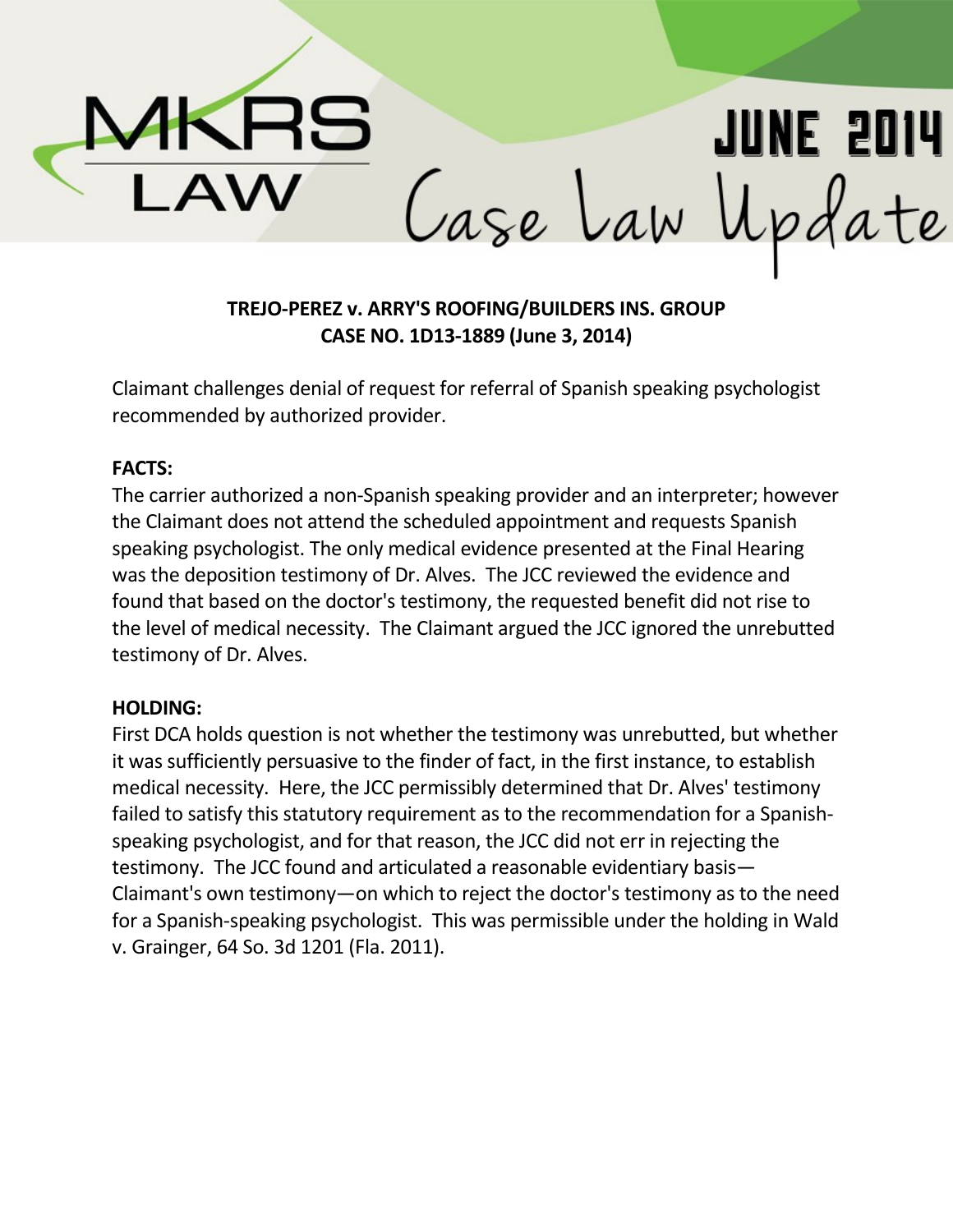## **BREVARD COUNTY SCHOOL BOARD and SEDGWICK CLAIMS SERVICES v. ACOSTA CASE NO. 1D13-4503 (June 9, 2014)**

E/C appeals JCC ruling that surgical repair to claimant's left shoulder is compensable based on "hindrance-to-recovery doctrine."

### **FACTS:**

Claimant's suffered a compensable injury to the right shoulder. Thereafter, a request for surgery to the left shoulder was made and denied as the left shoulder was not injured in work accident. The only medical testimony provided was from Dr. White who testified the claimant needed surgery to both left and right. Dr. White further testified that the two conditions were not connected and, although preferable for the left shoulder surgery to take place first, the result of the right shoulder would be unaffected by the order of the surgery.

### **HOLDING:**

The DCA explains the question is not whether the surgery is medically necessary but rather why is it necessary. In this case, because the findings do not demonstrate that the purpose of the proposed treatment of the left shoulder is to treat Claimant's compensable right shoulder injury, the JCC erred when she found the left shoulder surgery to be compensable. Accordingly, the final compensation order awarding Claimant surgical repair of the left shoulder was reversed.

### **Take away:**

When dealing with the hindrance to recovery doctrine, must look to the purpose of the treatment to determine whether it's compensable. The E/C is not responsible for medical treatment required independently, if the removal of the hindrance is only incidental to the recovery of the compensable injury.